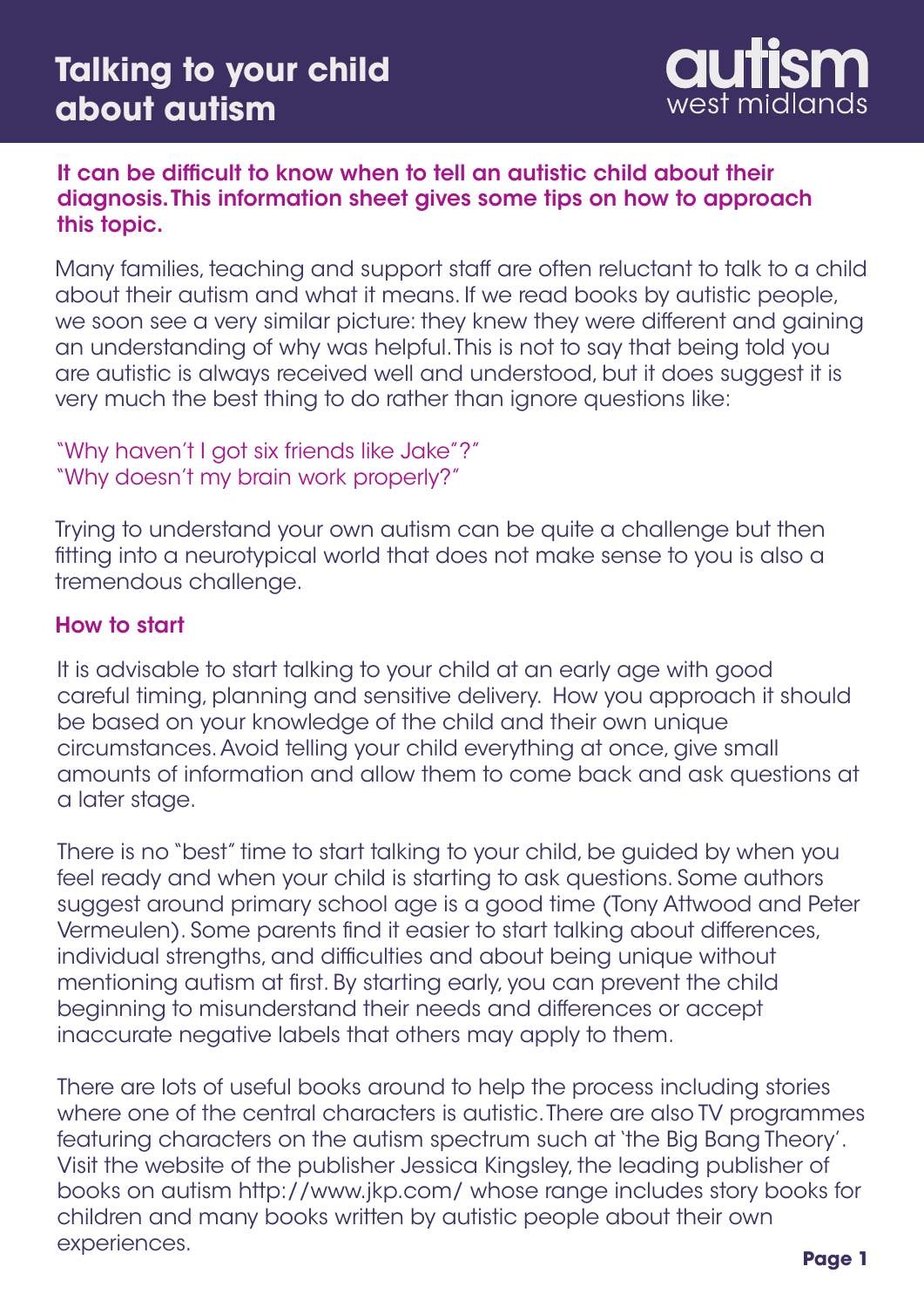

Although negative reactions need to be taken into consideration, they are not necessarily a reason to not share the diagnosis with the child. Some autistic children may need time to process or have difficulty understanding the abstract nature of autism.

### What if my child also has a learning disability?

If your autistic child has an associated learning disability, do not let this prevent you from being honest about the autism. Autism can often mask ability and with support and help to understand you may be surprised by how the increased self-awareness can help in other areas. Although there will be some individuals for whom the severity of their learning disability means they will not be able to understand, they may still have a sense of their 'difference' so work on self-esteem is just as vital.

#### Helping your child feel good about him/herself

We all need to be helped to feel good about ourselves. It is important to be aware of the low self-esteem that autistic people can experience: They need help to know that they are valued, and their gifts and abilities are worth just as much as others. Praise is probably more important for autistic children to hear than others, though take care how it is given. Some autistic children do not like to be praised if they themselves do not think they are worth it. Self-worth can be a struggle for many children, and it is important that we support autistic children to recognise their own self-worth but we may need to find ways of doing this that work for each individual child. When they are more confident and at ease with the knowledge of their own autism and abilities, they may be ready to find ways of explaining it to other people.

### Living with autism

A key issue is that the autism does not go away and waking up in the neurotypical world every day can be a real challenge. It is important that the support to help someone understand their autism is always around, even if in the background. There will be more questions to ask at different stages in life. There are some autism specific websites organised by autistic people offering opportunities to share experiences and these may prove helpful for some people.

It is true to say that we never really know ourselves; we always have more to learn whether we have autism or not. The danger is that we forget that for autistic people.